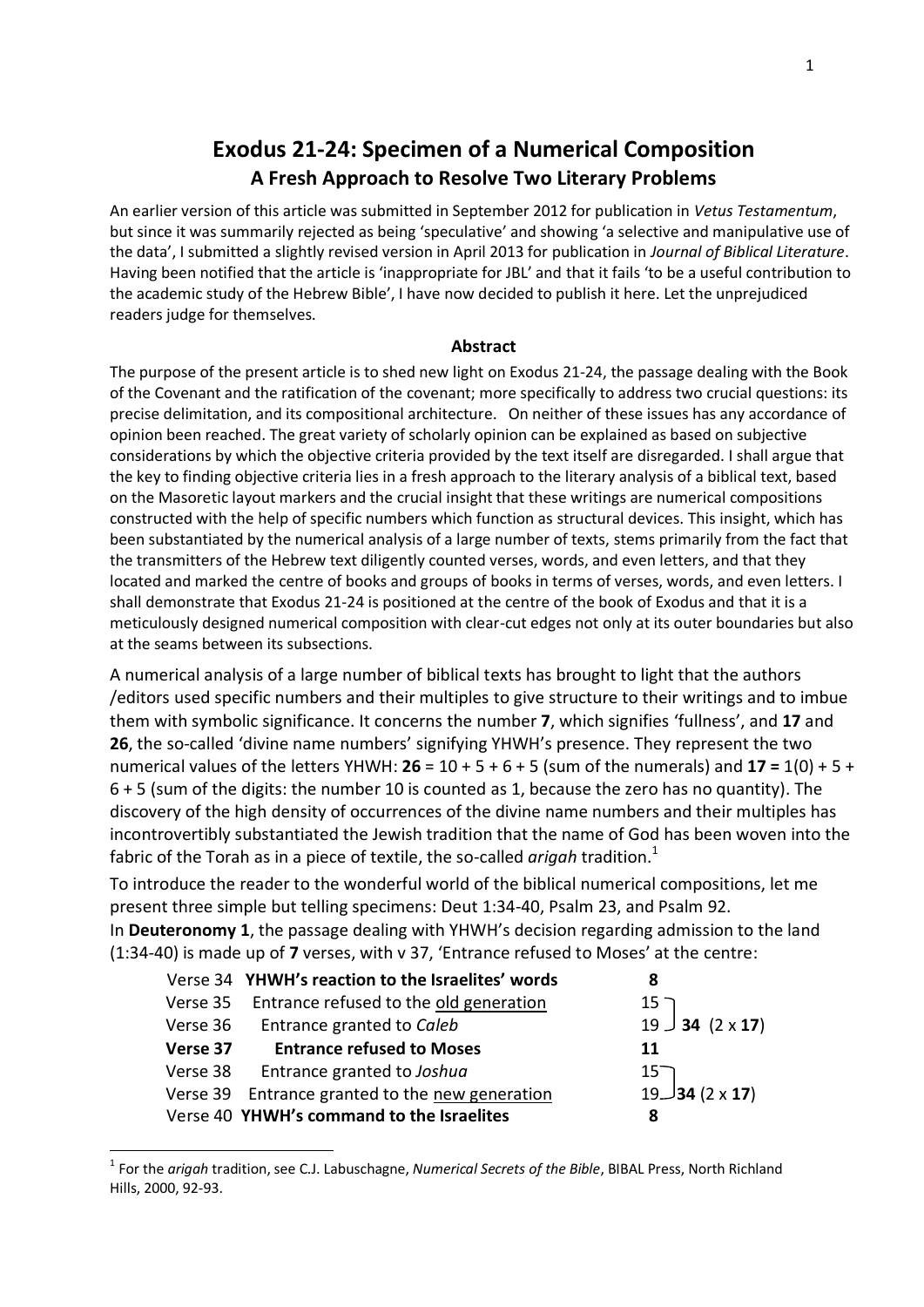In this case the 11-word verse 37 constitutes the *mathematical* centre both in terms of verses and words: 3 + **1** + 3 = **7** verses, and (8 + **34**) = 42 + **11** + 42 = (**34** + 8) = 95 words.

The centre is flanked on either side directly by **34** words: verses 35-36 and 38-39 respectively. The passage is delimited by **8** words at the beginning and **8** words at the end, functioning as an inclusion. The most important divine decision is positioned in pride of place at the centre: God's refusal to grant Moses admission, a matter returned to in 3,26-28.

**Psalm 23** is phrased in such a way that there is a sudden shift from *speaking about* God to *addressing* him directly, in verse 4, beginning with , 'for you are with me'. Such sudden shifts are typical literary devices used in the Psalms to draw special attention to what follows. A closer examination shows that these **3** words, which constitute the gist of the poem, are positioned in the mathematical centre, flanked by **26** words: **26** + 3 + **26** = 55. Since the divine name number **26** signifies YHWH's presence through his name, the symbolism is that God surrounds the psalmist with his presence – see Ps 139:5 *'You keep close guard behind me and before me'*.

The third specimen is **Psalm 92**, a 'Song for the Sabbath day'. It is a jewel of compositional craftsmanship. Reading the psalm, it immediately meets the eye that **v 9** is conspicuously short, having only **4** words. A count of the verses and words shows that the psalm (without the heading, which is not part of the poetical body) is made up of **15** verses and 108 words, with the **4** words of v 9 at the mathematical centre, flanked by **7** verses and **52** words:

vs 2-8 **52** (2 x **26**) words and **7** verses v 9 **4** words and 1 verse: , *'You, YHWH, reigns for ever!'* vs 10-16 **52** (2 x **26**) words and **7** verses.

The central positioning of verse 9 is reinforced by the **7** occurrences of the name YHWH, arranged in such a way that the central  $(4^{th})$  instance falls exactly in v 9:  $3 + 1 + 3 = 7$ .

Let us now return to Exodus 21-24. Before examining its positioning in the context, I first want to give the reader an idea of the numerical aspects of the Book of Exodus as a whole and divulge a few of its features, of which I must say that they are only the tip of the iceberg:

- The first seven verses of the book have altogether **51** (3 x **17**) words, and the last five verses are made up of **60** words: **26** in 40:34-35 and **34** (2 x **17**) in 40:36-38.<sup>2</sup>
- Ex 1:1-4:31, The Prelude to the Exodus-story, are made up of **1428** (84 x **17**) words.
- Ex 2:1-25, The Birth of Moses and his First Years has **340** (20 x **17**) words.
- Ex 4:1-**17**, Moses called by YHWH and prepared for his task, has **255** (15 x **17**) words.
- The story in Exodus 2-40, from Moses birth (2:1ff) to YHWH's occupation of the Tent of Meeting and the Tabernacle (40:34-38) is made up of **16473** words (57 x **17** x **17**).

The overall framework of the book has a heptad (sevenfold) structure based on the image of the six-branched menorah, a very popular structuring model frequently used by the biblical writers, not only in the Hebrew Bible but also in the New Testament. The larger component parts of the book can be delimited with a great measure of certainty with the help of specific numerical aspects of the text determining its architecture as I shall explain below:

**.** 

<sup>2</sup> The book of Genesis opens with **52** (2 x **26**) words in 1:1-5, and ends with **85** (5 x **17**) in 50:21-26, and the Prologue to Deuteronomy (1:1-5) is made up of **78** (3 x **26**) words and the book ends with Moses' eulogistic necrology of 60 words, divided into **34** (2 x **17**) in 34:9-10 and **26** in 34:11-12.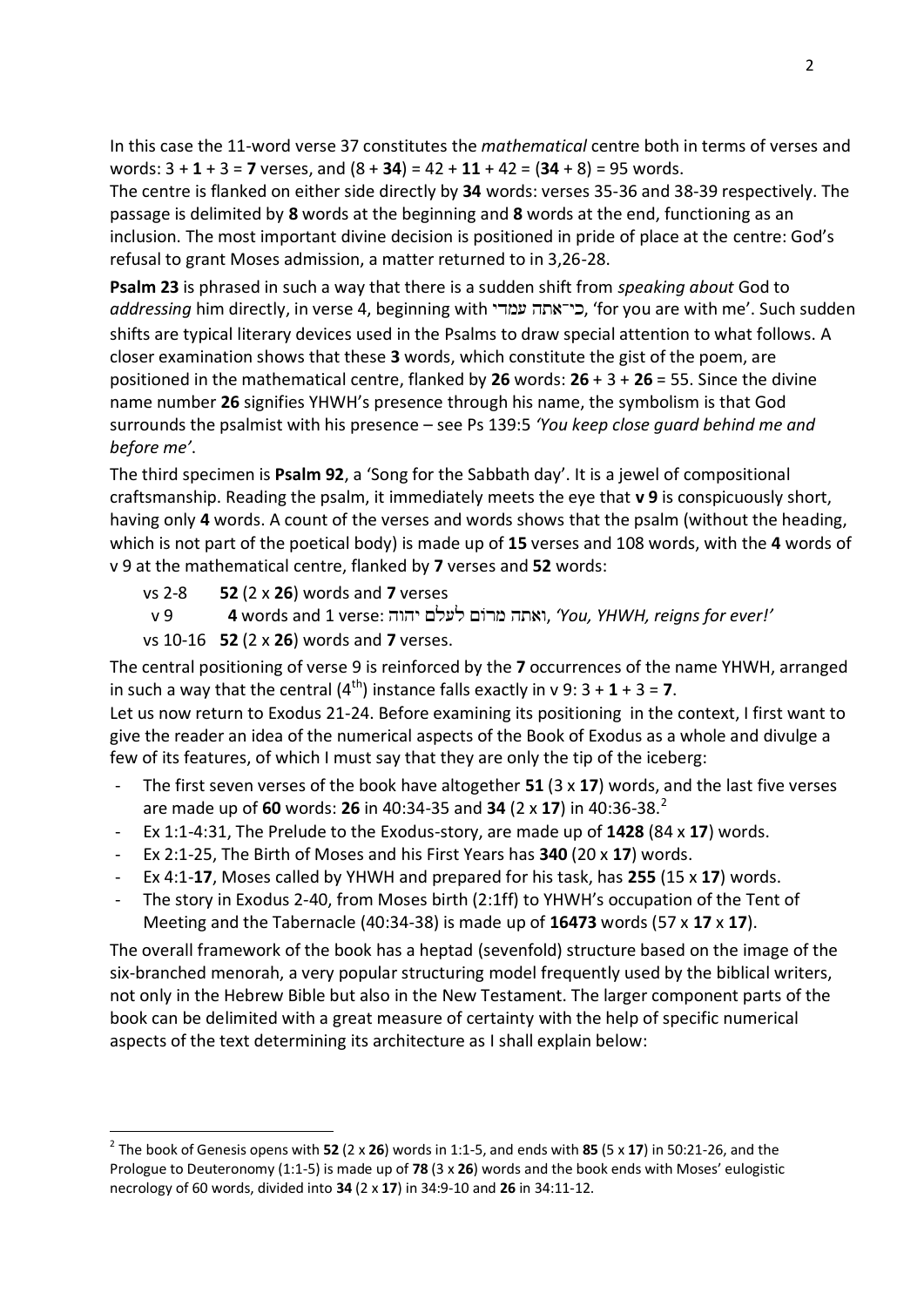Part I 1:1-15:21 The Exodus from Egypt and the Crossing of the Reed Sea Part II 15:22-18:27 The First Stages of the Wilderness Wanderings Part III 19:1-20:26 The Theophany at Mount Sinai and the Decalogue **Part IV 21:1-24:18 The Book of the Covenant and the Ratification of the Covenant** Part V 25:1-31:18 Directions for the Fabrication of the Tabernacle and its Equipment Part VI 32:1-34:35 The Golden Calf Drama at Mount Sinai Part VII 35:1-40:38 The Fulfilment of YHWH's Instructions Concerning the Tabernacle.

Part IV (21:1-24:18) is positioned in pride of place at the centre, which means that it has a special status as the most important part of the book. Its status is numerically underlined by the fact that it is made up of a significant number of words: **1462** which is a multiple of **17** (86 x **17**). Within the sevenfold framework, it is only matched by Part II (15:22-18:27) which has **1309** (**77** x **17**) words. By furnishing a text with a number of words that are a multiple of **17** or **26** our author/editor finalized and symbolically sealed it as a distinct literary entity with the help of the two numerical values of the Tetragrammaton. Here follows some examples of specific sections of the text composed in this way, all taken from Part I (1:1-15:21):

Ex 5:1-6:13 has **510** (30 x **17**) words and **1972** (116 x **17**) letters, Ex 6:14-28 has **182** (**7** x **26**) words and **731** (**43** x **17**) letters, Ex 7:14-9:7 has **765** (45 x **17**) words, Ex 9:8-12 has **78** (3 x **26**) words and 9:13-21 has **136** (8 x **17**) words, Ex 12:1-28, the Institution of the Passover, has **442** (**17** x **26**) words, Ex 13:1-14:31, the Exodus and the crossing of the Reed Sea, has **799** (47 x **17**) words.

## **The Masoretic layout markers and the delimitation of the passage**

Ex 6:14-28, the Levitical descent of Moses and Aaron, can be used as a textbook example. The passage is delimited by a **S**etumah after 6:13 and a **P**etuchah after 6:28. Moreover, it is finalized and sealed by its conspicuous number of **182** (**7** x **26**) words and **731** (**43** x **17**) letters. It gives me the opportunity to illustrate the importance of the Masoretic layout markers *Petuchah* and *Setumah* as effective tools to determine the boundaries of a given text and its subsections. They are generally not taken seriously by scholars, much to the detriment of the correct delimitation of a text and its compositional structure.<sup>3</sup>

Despite the fact that the passage is clearly delimited by a **P**etuchah after 6:28, some commentators ignore the demarcation marker and regard v 27 instead of v 28 as the outer boundary.<sup>4</sup> These layout markers have excellent credentials going back to the time of the formation of Scripture and should never be ignored. In my opinion, they have two different functions: first, to demarcate specific sections of the text, and second, to draw special attention to a certain verse or verses.<sup>5</sup>

<sup>-</sup>3 For two notorious instances of disregarding the layout markers, the **P** after Gen 2:3 and Job 3:1, see "The Layout Markers in the Hebrew Text of Genesis" in Chapter 6 of my *Numerical Secrets of the Bible,* 107-111.

 $^4$  Brevard S. Childs, e.g., argues that the section "ends with a note which recounts the ages of Moses and

Aaron" and that the author "recapitulates a bit of his story (28ff.) before continuing his narrative" (*The Book of* 

*Exodus,* OTL, 1975, 117-118). Werner Schmidt sees a break in the text after v. 27, because vv. 28-30 "bilden den Übergang von der Genealogie … zu der erst bevorstehenden Einsetzung Aarons" (*Exodus*, BK II/1, 1988, 311).

<sup>5</sup> For this distinction, see my commentary *Deuteronomium* (De Prediking van het Oude Testament), Nijkerk-Zoetermeer 1987-1997, Part 1A, 22-23 and 153. See also J.M. Oesch, *Petucha und Setuma* [OBO 27], Fribourg, 1977, and "Textgliederung im Alten Testament und in den Qumranhandschriften," *Henoch* 5 [1983], 289-321.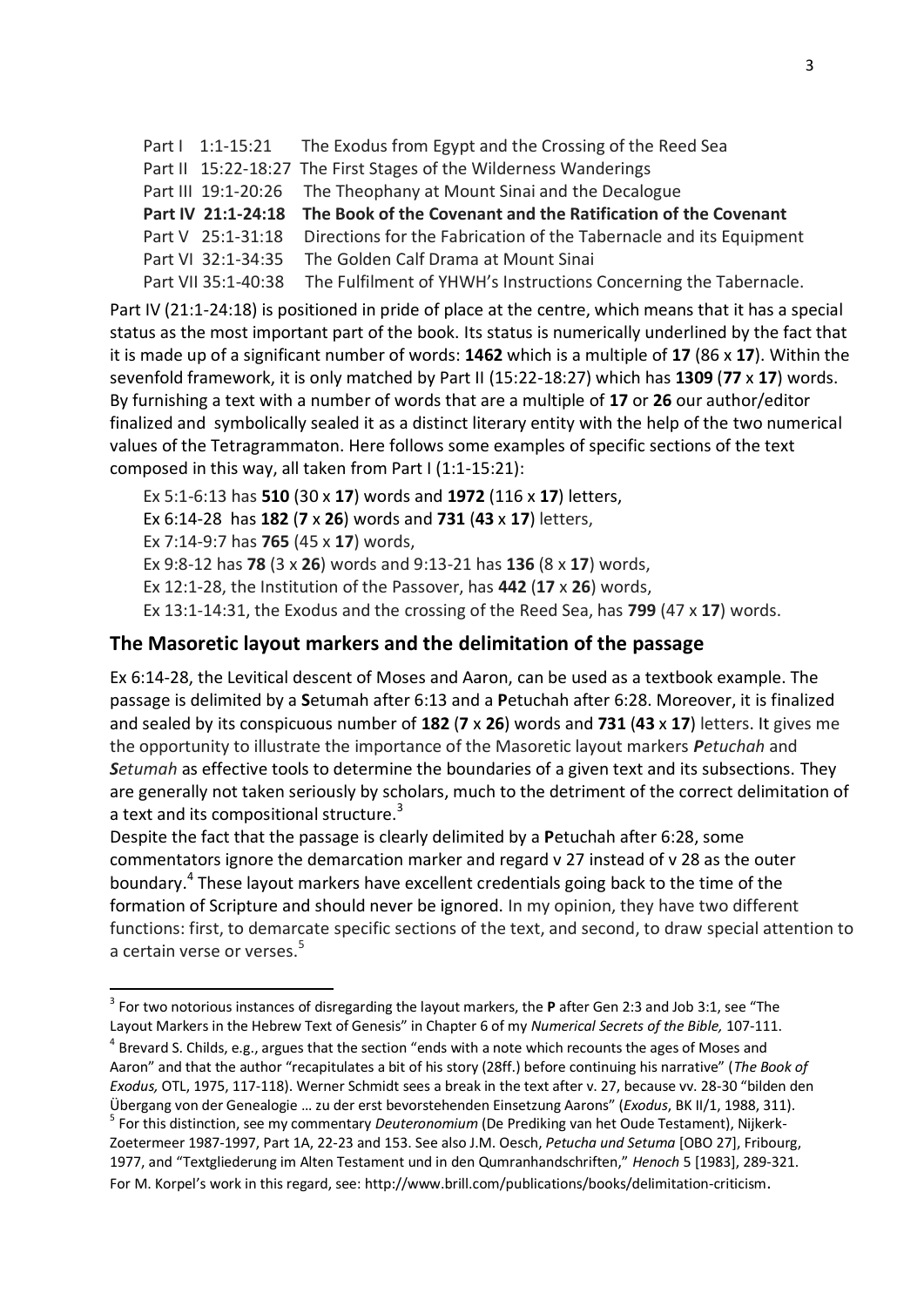The fact that Exodus 21-24 is made up of **1462** (86 x **17**) words, and therefore finalized and sealed as a literary unit, is the first indication corroborating the proposed delimitation. However, there are other considerations in support of this delimitation. The outer boundary at 24:18 is evident, being determined by Part V, 25:1-31:18, of which the delimitation is undisputed. In much the same way, the initial boundary of Part IV at 21:1 is determined by Part III, The Theophany at Mount Sinai, which should be delimited, in my opinion, as 19:1-20:26 primarily on numerical grounds but also in terms of content. In any case its initial boundary (at 19:1) is determined by the preceding Part II, 15:22-18:27, which is finalized and sealed as a distinct literary entity by having **1309** (**77** x **17**) words.

The proposed delimitation of Part III is the result of having weighed different options in answering the question as to where the passage ends: at the **P**etuchah after 20:17, that is to say, at the end of the Decalogue, or at the **P**etuchah after 20:21, just before the Law of the Altar, or at 20:26 at the **P**etuchah just before the Statutes and Ordinances in 21:1? The first significant feature that meets the eye in the present delimitation of the Theophany passage as 19:1-20:26 is the fact that the text is made up of **51** (3 x **17**) verses, with the introduction to YHWH's promulgation of the Decalogue (20:1) at the mathematical centre (**51**=25+**1**+25). This means that Chapter 20 has **26** verses by which it is finalized and sealed as a distinct subsection in addition to the fact that the chapter is made up of **312** words (12 x **26**).

The decisive factor that tipped the scales in favour of the present delimitation of Part III, 19:1- 20:26, is the insight that something completely new starts in 21:1, the promulgation of the Book of the Covenant, which naturally leads to the ratification of the covenant. The Book of the Covenant and the ratification of the covenant are inextricably linked together. This definitely settles, in my view, the question of the delimitation of Part III and Part IV.

#### **The storyline in Parts II-IV, Ex 19:1-24:18**

The storyline evolves as follows. After the theophany (19:1-25) YHWH promulgates the Decalogue in a speech directed to the *Israelites* (20:1-**17**). The narrative in 20:18-21 describes the reaction of the Israelites to the theophany. Then, in 20:22ff, YHWH speaks specifically to *Moses*. This speech is in two sections: in the first (20:22-26), YHWH orders Moses to set the Law of the Altar before the people. The second part of the speech is introduced with the words "*These are the ordinances you shall set before them*" (21:1ff) indicating what the speech is about. Subsequently, YHWH promulgates the Book of the Covenant (21:1-23:33).

This speech is followed by a short address directed to Moses in which he, Aaron, Nadab and Abihu are invited to come up to YHWH (24:1-2). Moses repeats YHWH's words to the people and the covenant is ratified (3-11). Then Moses and Joshua set off up the mountain to receive the stone tablets which YHWH had renewed in the meantime (12-13). Moses goes up the mountain. Then YHWH's Glory settles on Mount Sinai (14-18), which anticipates the occupation of the Tabernacle by YHWH's Glory in 40:34-38. The stage is now set for YHWH's instructions for the fabrication of the Tabernacle: Exodus 25-31.

It is important to note that the concluding section (24:14-18) has **68** (4 x **17**) words by which it is strongly focussed on, in this case as the apogee of the Sinai-story. This brings us to a most intriguing literary technique which our author/editor frequently uses throughout the book to round off and seal a text, namely to let it end with a verse or verses having **17** or **26** words (or multiples of them). Let me give a few examples, once again only from Part I: